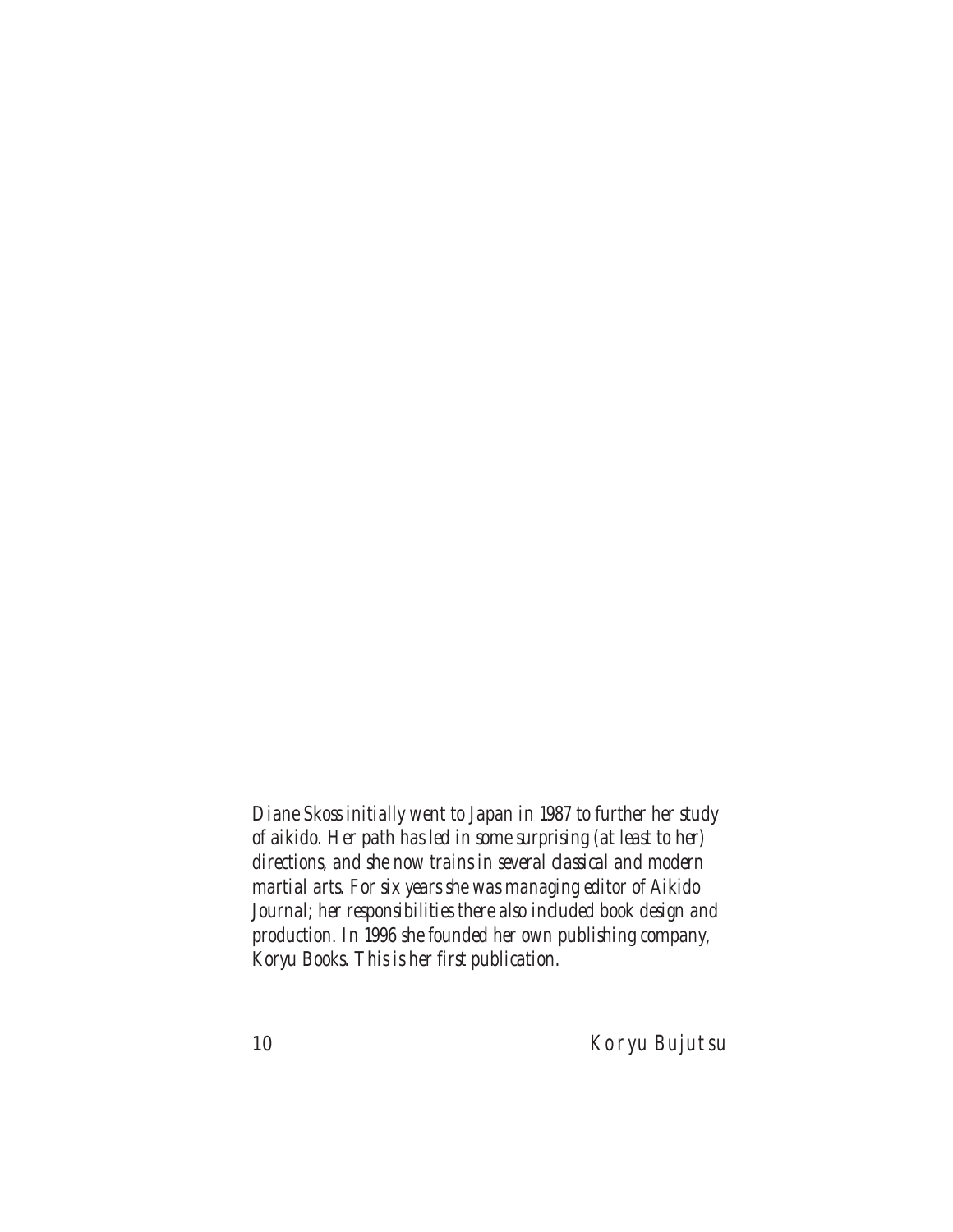## Introduction: *Keiko Shokon*

## *Diane Skoss*

Explore the Old

"By exploring the old, one becomes able to understand the new." Kato Takashi, headmaster of the Tatsumi-ryu, draws on Confucius to describe the value of the classical martial arts in today's society. In a similar vein, my own teacher's teacher, Nishioka Tsuneo, has as his motto, *"Keiko shokon:* Reflect deeply on the past, decide what to do now, then do it," urging us to connect our studies of ancient arts with decisive action in our daily lives. The stream of the *koryu bujutsu,* or classical martial traditions, flows down to us across more than four centuries, and provides a unique vehicle for both reflecting on the past and actualizing the present.

Training in the classical martial arts takes place within the context of a time-honored and very Japanese social structure that has at its center the transmission of tradition. These arts can be thought of as living history, preserving principles of combat and details of etiquette of an era long past. Yet they also serve a multitude of purposes in our modern world, ranging from "spiritual forging" to the cultivation of skills that are practical despite the archaic weapons employed. It comes as no surprise, then, that growing numbers of Westerners are becoming interested in these ancient Japanese arts.

The problem is that the secrets of these traditions are not revealed casually or quickly, and nearly all of those who are able to truly transmit *koryu* (classical) techniques and teachings are located in Japan. *Isshin denshin,* a direct communication that occurs almost "telepathically" from the spirit of the teacher to that of the student is the only way to partake of the continuing transmission of a classical tradition. A decade, or three, is required; for many people in the West this just isn't practical. Still, while it may be difficult to actually wet your feet, let alone become immersed, in the stream of the koryu, there *are*

*Introduction: Keiko Shokon* 11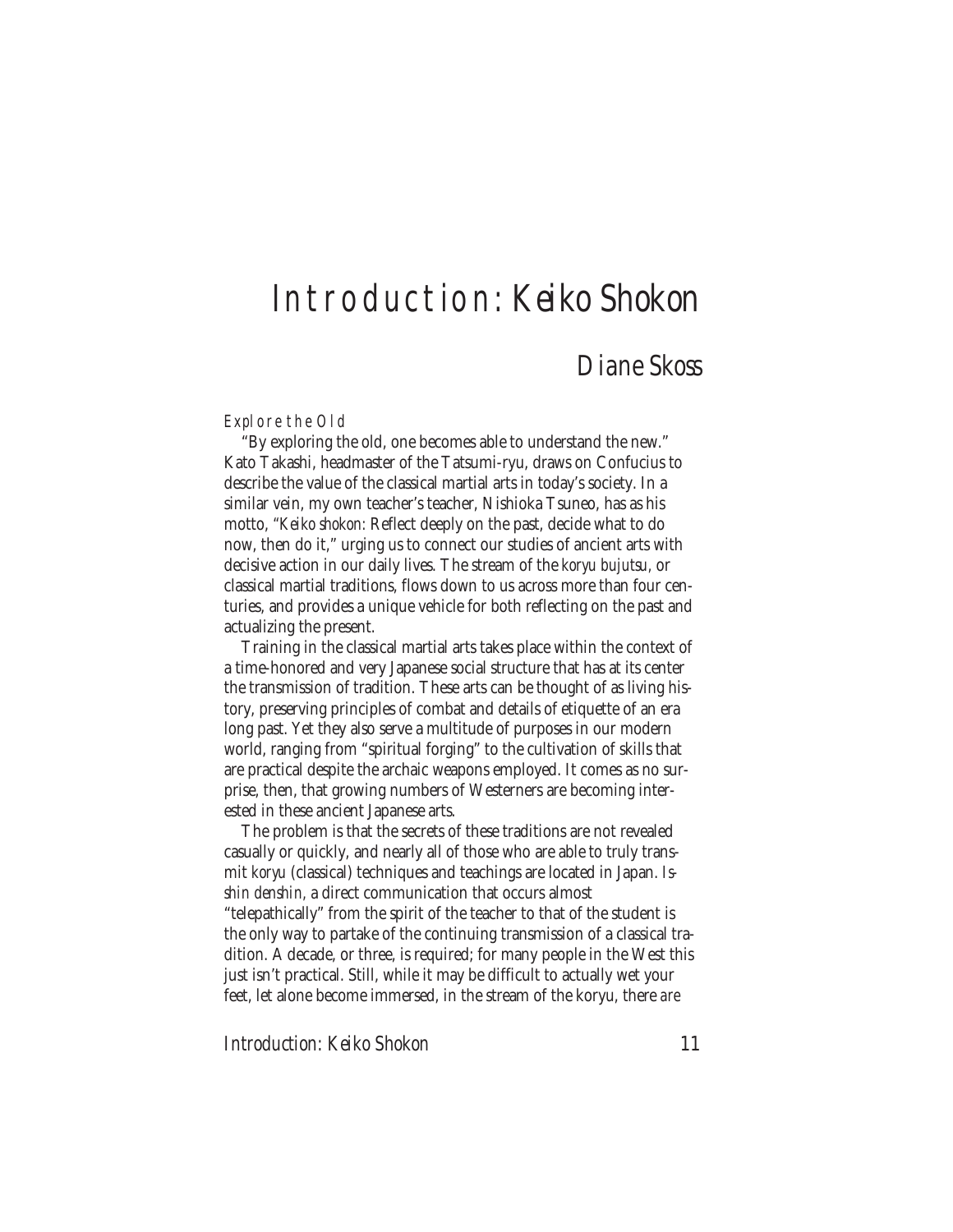other ways to benefit from some of the insights to be found in these classical arts.

Watching demonstrations of the koryu, talking with and listening to experienced practitioners and instructors, and reading and reflecting on the histories and lessons handed down from the past are a few of the more readily accessible approaches. One of the best places to begin is with the work of the late Donn F. Draeger, who was the first to write in any detail about the history of Japanese martial arts. He provided definitions and descriptions that after twenty-five years are still the most reliable starting point for any inquiry into the koryu bujutsu. I hope this volume will be a natural second step.

My goal has been to assemble a collection of essays by writers with impeccable credentials, not only as researchers, but as thinkers and educators, and, most importantly, as practitioners of the Japanese classical martial traditions. The five contributors to this volume have spent long years in Japan, training and getting to know the people who know the most about the classical arts. They are all licensed in one or more authentic classical traditions. They have direct and personal contact with headmasters and head instructors of many ryu in addition to their own—with them they have trained, wandered among castle ruins, researched lineages, explored musty bookshops, pored over fragile scrolls, visited ancient battlefields, gone shopping for blades, deciphered oldstyle writings, paid their respects at shrines, discussed relative merits of weapons and techniques, attended funerals, argued historical details, and drank in celebration. These experiences and connections, together with the fact that they are all native speakers of English, put them in a rather unique position to discuss the subtleties of the koryu bujutsu.

## Meet the Contributors

I met the first of these exceptional men in 1988, about a year and a half after my arrival in Japan, while researching an article on *naginata.* I had discovered that a small group was doing some sort of "old-style" naginata in the Waseda University aikido dojo just before my regular Saturday aikido practice. Someone mentioned to me that one of the members of this naginata school was a "a foreign guy, who seemed to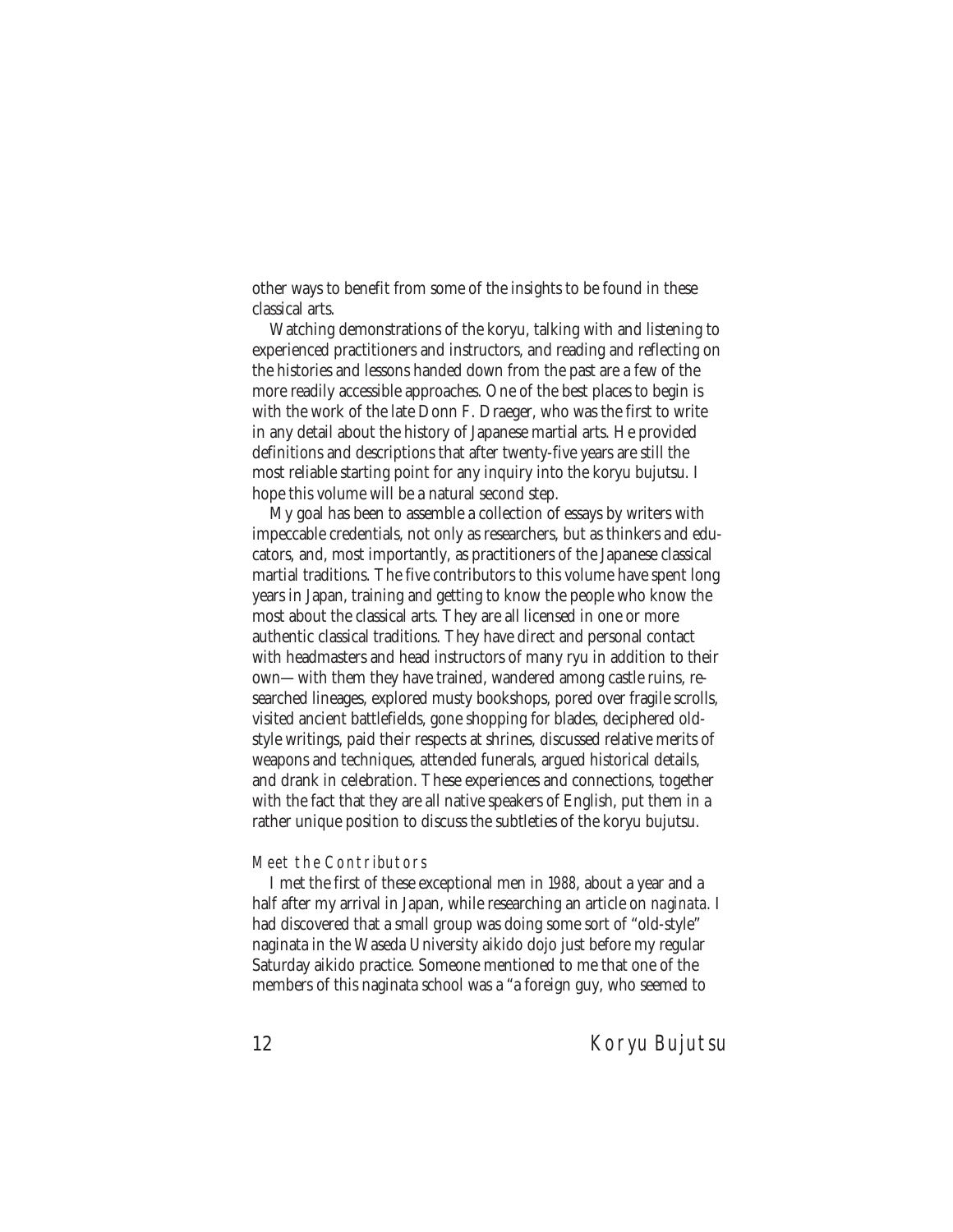know a lot about martial arts," so I arrived for practice early one day to watch.

Meik Skoss, a.k.a. the "knowledgeable foreigner," proved to be just that. He sat at the edge of the dojo looking the epitome of the immutable Japanese martial arts instructor, despite his American face. He answered my questions politely, explaining that the lower postures and bent knees of Toda-ha Buko-ryu were due to both the greater weight of the weapon and the fact that the techniques were designed to be done while wearing armor. He then proceeded to regale me with what turned into two pages of densely written notes on the history and techniques of the school.

Nearly ten years later, I am no longer in awe of this formidable researcher, instructor, and student of the classical martial arts. In fact, through some odd twist of fate, we are now married! (Those of you who are interested can read more of *that* story in Wayne Muromoto's profile in *Furyu: The Budo Journal* 1, no. 4:33-34).

I first encountered Liam Keeley at a Japan Martial Arts Society meeting in March, 1989. JMAS was established in 1983 for non-Japanese interested in the study of modern and traditional martial arts. This organization was founded by some of the most senior foreign practitioners in Japan, including Chairman Phil Relnick, who first came to Japan in the mid-1950s. Through quarterly demonstrations and an accompanying newsletter, JMAS provided a valuable network for non-Japanese martial artists in Japan, until 1991, when it quietly fell dormant.

The March meeting focused on "Judo in Japan and Abroad" and featured Osawa Yoshimi and members of the Waseda University Judo Club. Afterwards, we gathered at the local Victoria Station (a more-orless Western-style restaurant), where I got the chance to become acquainted with Liam.

An ex-South African, now an Irish citizen, he is the only person I know who has practiced an African fighting art, one of the very few outsiders to ever learn Zulu stick-fighting. He was also one of Draeger's team, along with Meik Skoss and Hunter Armstrong, on his hoplological field studies in Indonesia. Liam impresses with his solid imper-

*Introduction: Keiko Shokon* 13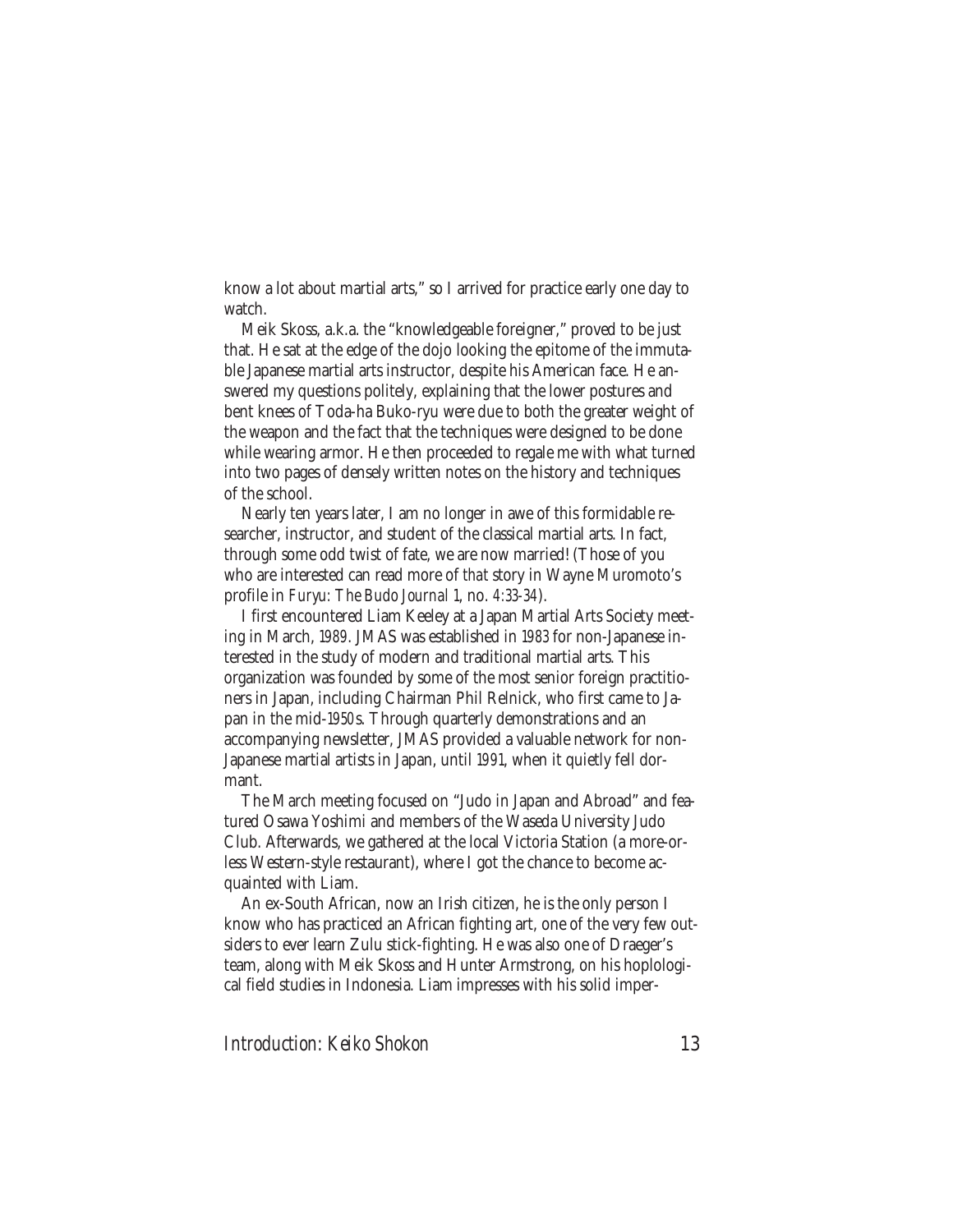turbability, both on the dojo floor and in his "real" life, as husband and father of three. It was quite a surprise to discover just recently that he had not always had such a reputation—during his Goju-ryu karate days at Higaonna Sensei's Yoyogi dojo, he had, in fact, been considered quite a hot-head! In short, he is a formidable example of the effects of diligent and correct training.

It was at another JMAS meeting that I met Dave Hall, who was then hard at work on his Ph.D. dissertation, *Marishiten: Buddhism and the Warrior Goddess*, from which his contribution to this book is derived. We used to run into each other quite often at the Wendy's in Shinjuku. This is not as odd as it sounds, as that particular Wendy's was just across the street from the largest English language bookstore in town. More importantly, at that time decent salad bars were a rarity anywhere in Tokyo, and Wendy's was the only fast-food restaurant (i.e. one that you could possibly afford) that offered such fare. Best of all, at least according to Dave, was the fact that during the summer months the salad bar included watermelon, another expensive rarity in Japan. He developed a technique for stacking a large quantity of watermelon chunks on a single salad bar plate. He'd then retire to a table in back to feast and work on his dissertation. And that is where I would often find him when I stopped in after my book-buying expeditions.

We had many a lively discussion about martial arts and editing, since he had been involved with the *JMAS Newsletter* and I had just taken a position as editor for what was then *Aiki News*. Dave was the first to point out to me the fact that Zen was not necessarily the only, or even the most important, religious influence on the Japanese martial arts. Esoteric Buddhism, or *mikkyo,* played a profound role in the world of the Japanese *bushi* (warrior). In order to better understand this connection, Dave was undergoing the full course of training for ordination as a Tendai priest. In the process, he learned a number of esoteric rituals, including some related to Marishiten, the warrior goddess of his dissertation.

Dave's departure from Japan in October of 1990 curtailed our chats until several years later, when Meik and I visited him and his family in California. This time, instead of sitting comfortably across a table dis-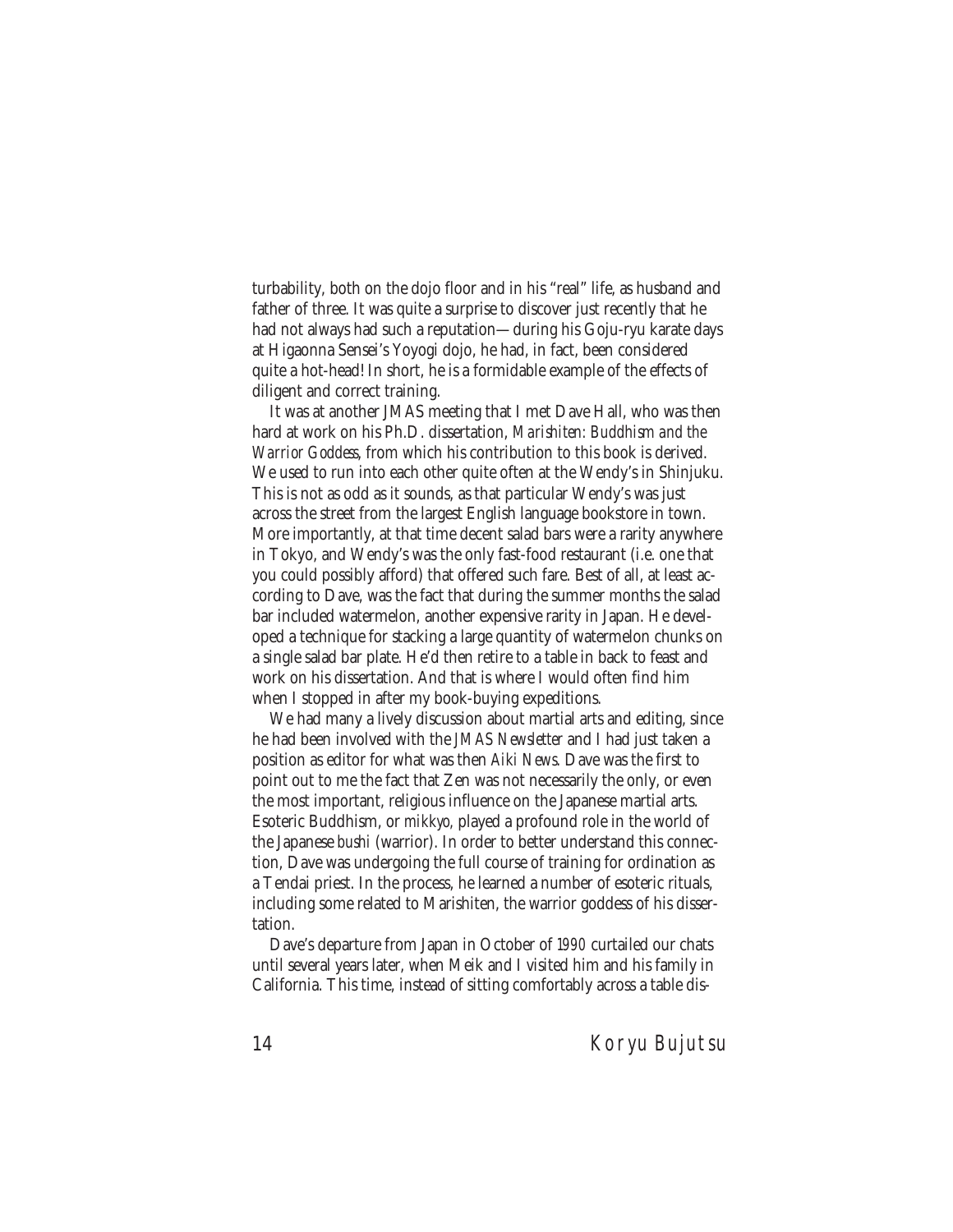cussing warrior goddesses, I had the opportunity to face Dave with only a stick between me and his wooden sword. I had not been training in *jo* long, and he kindly introduced me to some of the subtle nuances of Draeger's approach to Shindo Muso-ryu,<sup>1</sup> which included finishing strikes in a closer proximity to one's face than I had previously encountered!

Hunter "Chip" Armstrong and I first became acquainted in 1990, at the Second International Seminar of Budo Culture. This annual event, organized by the Nippon Budokan Foundation, was created, according to its sponsors, to deepen the understanding of historical, philosophic, and scientific aspects of budo, to increase mutual friendship, and to internationalize Japanese traditional culture.

One of the more interesting features of this seminar is the "New Budo Experience" session, when participants can spend a few hours "trying out" an unfamiliar martial art. Expert instructors provide brief introductory classes in judo, kendo, kyudo, karatedo, aikido, Shorinji kempo, naginata, jukendo, and sumo. Jukendo, or bayonet fencing, was offered for the first time that year, and a group of us, including Meik, Liam, Chip, and myself, jumped at the opportunity to try this most unusual art.

Chip left soon after for the States, first to the Big Island of Hawaii, later to settle in Arizona. As Draeger's successor to the directorship of the International Hoplology Society and co-editor of their newsletter, *Hoplos*, he maintains the extensive IHS library and is a ceaseless fount of information. He's also fond of barefoot treks, accompanied by his son Hunter, and their half-coyote dog, Tengu, up the magnificent rock buttes that fill the view from his living room window.

<sup>&</sup>lt;sup>1</sup> The characters for this school's name,  $\dot{\hat{\phi}}$  and  $\hat{\hat{\phi}}$ , may be transcribed or pronounced either "Shindo," or "Shinto." My own teacher prefers "Shinto," and this is the form I generally use. However, a number of my seniors, not to mention Draeger himself, consistently use/d "Shindo," so I use this form when writing of them and their training. The two terms are identical.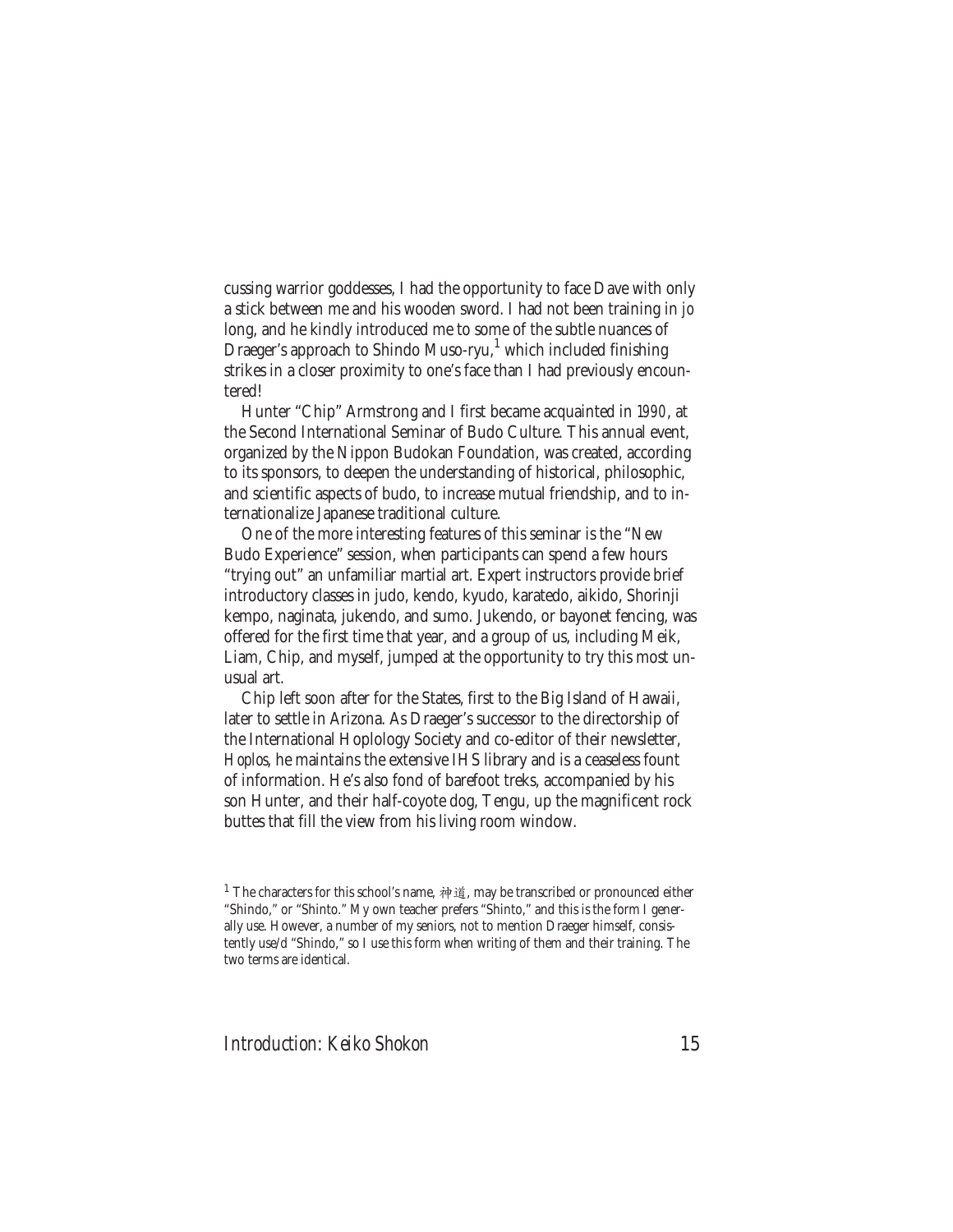Ellis Amdur left Japan about the time I arrived, so for many years he was to me just a figure in photos, an author of articles in back issues of the *JMAS Newsletter*, and a voice on a videotape. I finally met him in the flesh during a brief visit to Seattle in 1992. We spent our two days visiting dojos, training, and chatting, in the course of which he mentioned that he'd been doing some writing about *aiki.* As an editor, I was always on the lookout for intelligently written, thoughtful material, and my interest was piqued.

Sure enough, his first submission challenged many of the aikido world's treasured notions, and as a contributing editor to *Aikido Journal*, he has gone on to write profound, sometimes disturbing, reflections on aikido training today. Working with his series of insightful and provocative "Improvisations" was one of the highlights of producing each issue.

Ellis now trains and teaches in Seattle, where he is raising two bright, athletic sons. Wisely, he has encouraged them to take up the Brazilian martial art of *capoeira* (in addition to their number one passion, soccer), which he himself has never practiced. Special dojo occasions now include a performance by capoeristas, the chants, music, and exuberance a striking contrast to the formality of the classical Japanese traditions.

## Shades of Gray

The expertise of these contributors is everywhere apparent in the chapters that follow and the effect is cumulative. Themes echo, reverberate, and connect in illuminating configurations, and the threads running throughout the book are well worth puzzling out. I won't explicate further here, except to point out what I believe to be one of the most important lessons revealed in these pages: variation and differences are the only certainty when speaking of the koryu bujutsu. You'll find vastly different, yet equally valid definitions, explanations of purpose, and even terminology. As one of my teachers, Phil Relnick, is fond of saying, there is no black or white. In koryu, as in Japan in general, black and white can often both be true simultaneously, giving rise to a rich variety of grays. Recognizing that there is no need for "either/or" and that more than one seemingly contradictory thing can

16 Koryu Bujutsu